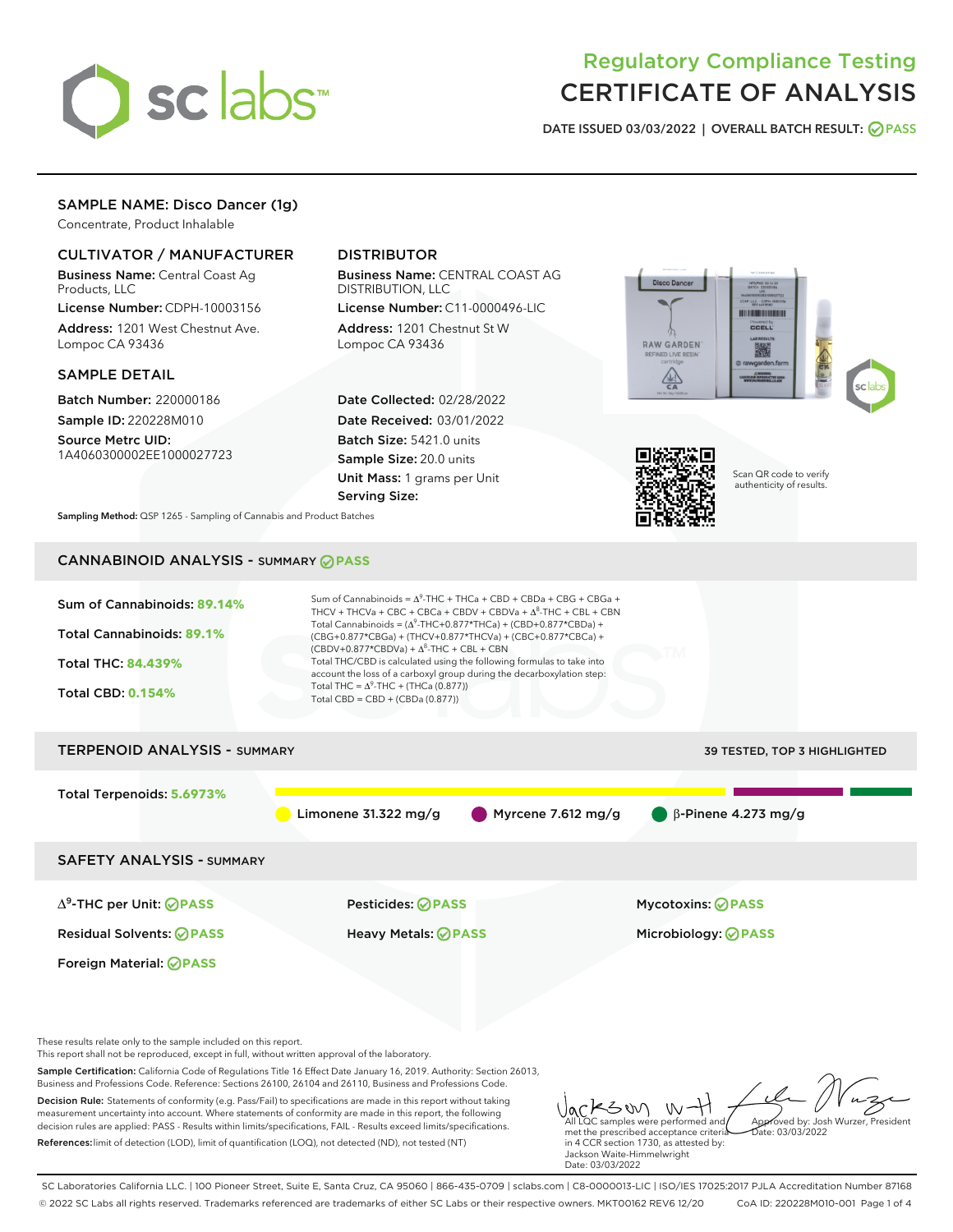

Terpene analysis utilizing gas chromatography-flame ionization detection (GC-



DISCO DANCER (1G) | DATE ISSUED 03/03/2022 | OVERALL BATCH RESULT: @ PASS

TERPENOID TEST RESULTS - 03/02/2022

FID). **Method:** QSP 1192 - Analysis of Terpenoids by GC-FID

#### CANNABINOID TEST RESULTS - 03/02/2022 2 PASS

Tested by high-performance liquid chromatography with diode-array detection (HPLC-DAD). **Method:** QSP 1157 - Analysis of Cannabinoids by HPLC-DAD

#### TOTAL CANNABINOIDS: **89.1%**

Total Cannabinoids (Total THC) + (Total CBD) + (Total CBG) + (Total THCV) + (Total CBC) +  $(Total CBDV) +  $\Delta^8$ -THC + CBL + CBN$ 

TOTAL THC: **84.439%** Total THC (Δ<sup>9</sup>-THC+0.877\*THCa)

TOTAL CBD: **0.154%**

Total CBD (CBD+0.877\*CBDa)

TOTAL CBG: 3.687% Total CBG (CBG+0.877\*CBGa)

TOTAL THCV: 0.5% Total THCV (THCV+0.877\*THCVa)

TOTAL CBC: ND Total CBC (CBC+0.877\*CBCa)

TOTAL CBDV: ND Total CBDV (CBDV+0.877\*CBDVa)

| <b>COMPOUND</b>  | LOD/LOQ<br>(mg/g)          | <b>MEASUREMENT</b><br><b>UNCERTAINTY</b><br>(mg/g) | <b>RESULT</b><br>(mg/g) | <b>RESULT</b><br>(%) |
|------------------|----------------------------|----------------------------------------------------|-------------------------|----------------------|
| $\Lambda^9$ -THC | 0.06/0.26                  | ±22.630                                            | 844.39                  | 84.439               |
| <b>CBG</b>       | 0.06/0.19                  | ±1.132                                             | 36.87                   | 3.687                |
| <b>THCV</b>      | 0.1/0.2                    | ±0.19                                              | 5.0                     | 0.50                 |
| <b>CBN</b>       | 0.1/0.3                    | ±0.10                                              | 2.0                     | 0.20                 |
| $\Delta^8$ -THC  | 0.1/0.4                    | ±0.10                                              | 1.6                     | 0.16                 |
| <b>CBD</b>       | 0.07/0.29                  | ±0.055                                             | 1.54                    | 0.154                |
| <b>THCa</b>      | 0.05/0.14                  | N/A                                                | <b>ND</b>               | <b>ND</b>            |
| <b>THCVa</b>     | 0.07/0.20                  | N/A                                                | <b>ND</b>               | <b>ND</b>            |
| <b>CBDa</b>      | 0.02/0.19                  | N/A                                                | <b>ND</b>               | <b>ND</b>            |
| <b>CBDV</b>      | 0.04/0.15                  | N/A                                                | <b>ND</b>               | <b>ND</b>            |
| <b>CBDVa</b>     | 0.03/0.53                  | N/A                                                | <b>ND</b>               | <b>ND</b>            |
| <b>CBGa</b>      | 0.1/0.2                    | N/A                                                | <b>ND</b>               | <b>ND</b>            |
| <b>CBL</b>       | 0.06 / 0.24                | N/A                                                | <b>ND</b>               | <b>ND</b>            |
| <b>CBC</b>       | 0.2 / 0.5                  | N/A                                                | <b>ND</b>               | <b>ND</b>            |
| <b>CBCa</b>      | 0.07 / 0.28                | N/A                                                | <b>ND</b>               | <b>ND</b>            |
|                  | <b>SUM OF CANNABINOIDS</b> |                                                    | 891.4 mg/g              | 89.14%               |

#### **UNIT MASS: 1 grams per Unit**

| $\Delta^9$ -THC per Unit               | 1100 per-package limit | 844.39 mg/unit | <b>PASS</b> |
|----------------------------------------|------------------------|----------------|-------------|
| <b>Total THC per Unit</b>              |                        | 844.39 mg/unit |             |
| <b>CBD per Unit</b>                    |                        | $1.54$ mg/unit |             |
| <b>Total CBD per Unit</b>              |                        | $1.54$ mg/unit |             |
| <b>Sum of Cannabinoids</b><br>per Unit |                        | 891.4 mg/unit  |             |
| <b>Total Cannabinoids</b><br>per Unit  |                        | 891.4 mg/unit  |             |

| <b>COMPOUND</b>        | LOD/LOQ<br>(mg/g) | <b>MEASUREMENT</b><br><b>UNCERTAINTY</b><br>(mg/g) | <b>RESULT</b><br>(mg/g)                         | <b>RESULT</b><br>(%) |
|------------------------|-------------------|----------------------------------------------------|-------------------------------------------------|----------------------|
| Limonene               | 0.005 / 0.016     | ±0.3477                                            | 31.322                                          | 3.1322               |
| <b>Myrcene</b>         | 0.008 / 0.025     | ±0.0761                                            | 7.612                                           | 0.7612               |
| $\beta$ -Pinene        | 0.004 / 0.014     | ±0.0380                                            | 4.273                                           | 0.4273               |
| $\beta$ -Ocimene       | 0.006 / 0.020     | ±0.0852                                            | 3.408                                           | 0.3408               |
| $\alpha$ -Pinene       | 0.005 / 0.017     | ±0.0211                                            | 3.152                                           | 0.3152               |
| β-Caryophyllene        | 0.004 / 0.012     | ±0.0849                                            | 3.065                                           | 0.3065               |
| Linalool               | 0.009 / 0.032     | ±0.0300                                            | 1.012                                           | 0.1012               |
| $\alpha$ -Humulene     | 0.009/0.029       | ±0.0181                                            | 0.723                                           | 0.0723               |
| Fenchol                | 0.010 / 0.034     | ±0.0193                                            | 0.642                                           | 0.0642               |
| Camphene               | 0.005 / 0.015     | ±0.0051                                            | 0.572                                           | 0.0572               |
| Terpinolene            | 0.008 / 0.026     | ±0.0055                                            | 0.347                                           | 0.0347               |
| trans-β-Farnesene      | 0.008 / 0.025     | ±0.0072                                            | 0.260                                           | 0.0260               |
| <b>Terpineol</b>       | 0.009 / 0.031     | ±0.0111                                            | 0.233                                           | 0.0233               |
| Fenchone               | 0.009 / 0.028     | ±0.0024                                            | 0.107                                           | 0.0107               |
| Borneol                | 0.005 / 0.016     | ±0.0026                                            | 0.079                                           | 0.0079               |
| $\alpha$ -Bisabolol    | 0.008 / 0.026     | ±0.0026                                            | 0.062                                           | 0.0062               |
| Guaiol                 | 0.009 / 0.030     | ±0.0014                                            | 0.038                                           | 0.0038               |
| <b>Nerolidol</b>       | 0.006 / 0.019     | ±0.0018                                            | 0.036                                           | 0.0036               |
| $\gamma$ -Terpinene    | 0.006 / 0.018     | ±0.0004                                            | 0.030                                           | 0.0030               |
| $\alpha$ -Phellandrene | 0.006 / 0.020     | N/A                                                | <loq< th=""><th><loq< th=""></loq<></th></loq<> | <loq< th=""></loq<>  |
| $\alpha$ -Terpinene    | 0.005 / 0.017     | N/A                                                | <loq< th=""><th><loq< th=""></loq<></th></loq<> | <loq< th=""></loq<>  |
| Sabinene Hydrate       | 0.006 / 0.022     | N/A                                                | $<$ LOQ                                         | <loq< th=""></loq<>  |
| Nerol                  | 0.003 / 0.011     | N/A                                                | <loq< th=""><th><loq< th=""></loq<></th></loq<> | <loq< th=""></loq<>  |
| Geraniol               | 0.002 / 0.007     | N/A                                                | <loq< th=""><th><loq< th=""></loq<></th></loq<> | <loq< th=""></loq<>  |
| Caryophyllene<br>Oxide | 0.010 / 0.033     | N/A                                                | <loq< th=""><th><loq< th=""></loq<></th></loq<> | <loq< th=""></loq<>  |
| Sabinene               | 0.004 / 0.014     | N/A                                                | <b>ND</b>                                       | <b>ND</b>            |
| $\Delta^3$ -Carene     | 0.005 / 0.018     | N/A                                                | ND                                              | <b>ND</b>            |
| p-Cymene               | 0.005 / 0.016     | N/A                                                | <b>ND</b>                                       | <b>ND</b>            |
| Eucalyptol             | 0.006 / 0.018     | N/A                                                | <b>ND</b>                                       | <b>ND</b>            |
| Isopulegol             | 0.005 / 0.016     | N/A                                                | <b>ND</b>                                       | <b>ND</b>            |
| Camphor                | 0.006 / 0.019     | N/A                                                | ND                                              | ND                   |
| Isoborneol             | 0.004 / 0.012     | N/A                                                | <b>ND</b>                                       | ND                   |
| Menthol                | 0.008 / 0.025     | N/A                                                | ND                                              | ND                   |
| <b>Citronellol</b>     | 0.003 / 0.010     | N/A                                                | ND                                              | ND                   |
| Pulegone               | 0.003 / 0.011     | N/A                                                | <b>ND</b>                                       | ND                   |
| <b>Geranyl Acetate</b> | 0.004 / 0.014     | N/A                                                | ND                                              | ND                   |
| $\alpha$ -Cedrene      | 0.005 / 0.016     | N/A                                                | ND                                              | <b>ND</b>            |
| Valencene              | 0.009 / 0.030     | N/A                                                | <b>ND</b>                                       | ND                   |
| Cedrol                 | 0.008 / 0.027     | N/A                                                | <b>ND</b>                                       | <b>ND</b>            |

TOTAL TERPENOIDS 56.973 mg/g 5.6973%

SC Laboratories California LLC. | 100 Pioneer Street, Suite E, Santa Cruz, CA 95060 | 866-435-0709 | sclabs.com | C8-0000013-LIC | ISO/IES 17025:2017 PJLA Accreditation Number 87168 © 2022 SC Labs all rights reserved. Trademarks referenced are trademarks of either SC Labs or their respective owners. MKT00162 REV6 12/20 CoA ID: 220228M010-001 Page 2 of 4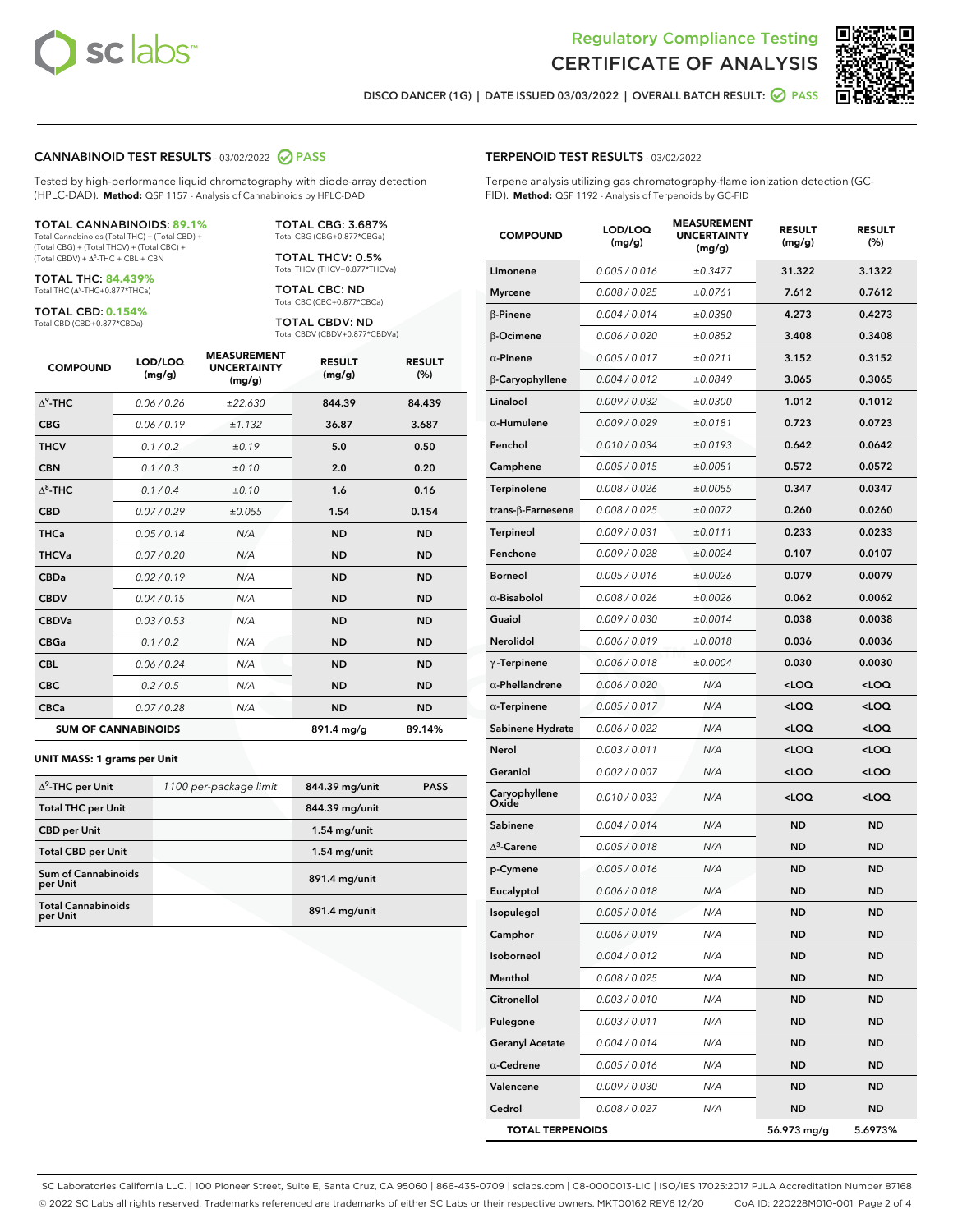



DISCO DANCER (1G) | DATE ISSUED 03/03/2022 | OVERALL BATCH RESULT: ● PASS

### CATEGORY 1 PESTICIDE TEST RESULTS - 03/02/2022 2 PASS

Pesticide and plant growth regulator analysis utilizing high-performance liquid chromatography-mass spectrometry (HPLC-MS) or gas chromatography-mass spectrometry (GC-MS). \*GC-MS utilized where indicated. **Method:** QSP 1212 - Analysis of Pesticides and Mycotoxins by LC-MS or QSP 1213 - Analysis of Pesticides by GC-MS

| <b>COMPOUND</b>             | LOD/LOQ<br>$(\mu g/g)$ | <b>ACTION</b><br><b>LIMIT</b><br>$(\mu g/g)$ | <b>MEASUREMENT</b><br><b>UNCERTAINTY</b><br>$(\mu g/g)$ | <b>RESULT</b><br>$(\mu g/g)$ | <b>RESULT</b> |
|-----------------------------|------------------------|----------------------------------------------|---------------------------------------------------------|------------------------------|---------------|
| Aldicarb                    | 0.03/0.08              | $>$ LOD                                      | N/A                                                     | <b>ND</b>                    | <b>PASS</b>   |
| Carbofuran                  | 0.02 / 0.05            | $\ge$ LOD                                    | N/A                                                     | <b>ND</b>                    | <b>PASS</b>   |
| Chlordane*                  | 0.03/0.08              | $>$ LOD                                      | N/A                                                     | <b>ND</b>                    | <b>PASS</b>   |
| Chlorfenapyr*               | 0.03/0.10              | $>$ LOD                                      | N/A                                                     | <b>ND</b>                    | <b>PASS</b>   |
| Chlorpyrifos                | 0.02 / 0.06            | $>$ LOD                                      | N/A                                                     | <b>ND</b>                    | <b>PASS</b>   |
| Coumaphos                   | 0.02 / 0.07            | $\ge$ LOD                                    | N/A                                                     | <b>ND</b>                    | <b>PASS</b>   |
| <b>Daminozide</b>           | 0.02 / 0.07            | $\ge$ LOD                                    | N/A                                                     | <b>ND</b>                    | <b>PASS</b>   |
| <b>Dichlorvos</b><br>(DDVP) | 0.03/0.09              | $>$ LOD                                      | N/A                                                     | <b>ND</b>                    | <b>PASS</b>   |
| Dimethoate                  | 0.03 / 0.08            | $>$ LOD                                      | N/A                                                     | <b>ND</b>                    | <b>PASS</b>   |
| Ethoprophos                 | 0.03/0.10              | $>$ LOD                                      | N/A                                                     | <b>ND</b>                    | <b>PASS</b>   |
| Etofenprox                  | 0.02 / 0.06            | $\ge$ LOD                                    | N/A                                                     | <b>ND</b>                    | <b>PASS</b>   |
| Fenoxycarb                  | 0.03/0.08              | $\ge$ LOD                                    | N/A                                                     | <b>ND</b>                    | <b>PASS</b>   |
| Fipronil                    | 0.03 / 0.08            | $\ge$ LOD                                    | N/A                                                     | <b>ND</b>                    | <b>PASS</b>   |
| Imazalil                    | 0.02 / 0.06            | $\ge$ LOD                                    | N/A                                                     | <b>ND</b>                    | <b>PASS</b>   |
| <b>Methiocarb</b>           | 0.02 / 0.07            | $\ge$ LOD                                    | N/A                                                     | <b>ND</b>                    | <b>PASS</b>   |
| Parathion-methyl            | 0.03/0.10              | $\ge$ LOD                                    | N/A                                                     | <b>ND</b>                    | <b>PASS</b>   |
| <b>Mevinphos</b>            | 0.03/0.09              | $\ge$ LOD                                    | N/A                                                     | <b>ND</b>                    | <b>PASS</b>   |
| Paclobutrazol               | 0.02 / 0.05            | $\ge$ LOD                                    | N/A                                                     | <b>ND</b>                    | <b>PASS</b>   |
| Propoxur                    | 0.03/0.09              | $\ge$ LOD                                    | N/A                                                     | <b>ND</b>                    | <b>PASS</b>   |
| Spiroxamine                 | 0.03 / 0.08            | $\ge$ LOD                                    | N/A                                                     | <b>ND</b>                    | <b>PASS</b>   |
| Thiacloprid                 | 0.03/0.10              | $>$ LOD                                      | N/A                                                     | <b>ND</b>                    | <b>PASS</b>   |

## CATEGORY 2 PESTICIDE TEST RESULTS - 03/02/2022 2 PASS

| <b>COMPOUND</b>          | LOD/LOO<br>$(\mu g/g)$ | <b>ACTION</b><br><b>LIMIT</b><br>(µg/g) | <b>MEASUREMENT</b><br><b>UNCERTAINTY</b><br>$(\mu g/g)$ | <b>RESULT</b><br>$(\mu g/g)$ | <b>RESULT</b> |  |
|--------------------------|------------------------|-----------------------------------------|---------------------------------------------------------|------------------------------|---------------|--|
| Abamectin                | 0.03/0.10              | 0.1                                     | N/A                                                     | <b>ND</b>                    | <b>PASS</b>   |  |
| Acephate                 | 0.02/0.07              | 0.1                                     | N/A                                                     | <b>ND</b>                    | <b>PASS</b>   |  |
| Acequinocyl              | 0.02/0.07              | 0.1                                     | N/A                                                     | <b>ND</b>                    | <b>PASS</b>   |  |
| Acetamiprid              | 0.02/0.05              | 0.1                                     | N/A                                                     | <b>ND</b>                    | <b>PASS</b>   |  |
| Azoxystrobin             | 0.02/0.07              | 0.1                                     | N/A                                                     | <b>ND</b>                    | <b>PASS</b>   |  |
| <b>Bifenazate</b>        | 0.01/0.04              | 0.1                                     | N/A                                                     | <b>ND</b>                    | <b>PASS</b>   |  |
| <b>Bifenthrin</b>        | 0.02/0.05              | 3                                       | N/A                                                     | <b>ND</b>                    | <b>PASS</b>   |  |
| <b>Boscalid</b>          | 0.03/0.09              | 0.1                                     | N/A                                                     | <b>ND</b>                    | <b>PASS</b>   |  |
| Captan                   | 0.19/0.57              | 0.7                                     | N/A                                                     | <b>ND</b>                    | <b>PASS</b>   |  |
| Carbaryl                 | 0.02/0.06              | 0.5                                     | N/A                                                     | <b>ND</b>                    | <b>PASS</b>   |  |
| Chlorantranilip-<br>role | 0.04/0.12              | 10                                      | N/A                                                     | <b>ND</b>                    | <b>PASS</b>   |  |
| Clofentezine             | 0.03/0.09              | 0.1                                     | N/A                                                     | <b>ND</b>                    | <b>PASS</b>   |  |

#### CATEGORY 2 PESTICIDE TEST RESULTS - 03/02/2022 continued

| <b>COMPOUND</b>               | LOD/LOQ<br>(µg/g) | <b>ACTION</b><br><b>LIMIT</b><br>(µg/g) | <b>MEASUREMENT</b><br><b>UNCERTAINTY</b><br>$(\mu g/g)$ | <b>RESULT</b><br>(µg/g) | <b>RESULT</b> |
|-------------------------------|-------------------|-----------------------------------------|---------------------------------------------------------|-------------------------|---------------|
| Cyfluthrin                    | 0.12 / 0.38       | $\overline{c}$                          | N/A                                                     | ND                      | <b>PASS</b>   |
| Cypermethrin                  | 0.11 / 0.32       | $\mathcal{I}$                           | N/A                                                     | ND                      | <b>PASS</b>   |
| <b>Diazinon</b>               | 0.02 / 0.05       | 0.1                                     | N/A                                                     | <b>ND</b>               | <b>PASS</b>   |
| Dimethomorph                  | 0.03 / 0.09       | 2                                       | N/A                                                     | ND                      | <b>PASS</b>   |
| Etoxazole                     | 0.02 / 0.06       | 0.1                                     | N/A                                                     | ND                      | <b>PASS</b>   |
| Fenhexamid                    | 0.03 / 0.09       | 0.1                                     | N/A                                                     | <b>ND</b>               | <b>PASS</b>   |
| Fenpyroximate                 | 0.02 / 0.06       | 0.1                                     | N/A                                                     | <b>ND</b>               | <b>PASS</b>   |
| Flonicamid                    | 0.03 / 0.10       | 0.1                                     | N/A                                                     | <b>ND</b>               | <b>PASS</b>   |
| Fludioxonil                   | 0.03 / 0.10       | 0.1                                     | N/A                                                     | <b>ND</b>               | <b>PASS</b>   |
| Hexythiazox                   | 0.02 / 0.07       | 0.1                                     | N/A                                                     | <b>ND</b>               | <b>PASS</b>   |
| Imidacloprid                  | 0.04 / 0.11       | 5                                       | N/A                                                     | <b>ND</b>               | <b>PASS</b>   |
| Kresoxim-methyl               | 0.02 / 0.07       | 0.1                                     | N/A                                                     | ND                      | <b>PASS</b>   |
| Malathion                     | 0.03 / 0.09       | 0.5                                     | N/A                                                     | <b>ND</b>               | <b>PASS</b>   |
| Metalaxyl                     | 0.02 / 0.07       | $\overline{c}$                          | N/A                                                     | <b>ND</b>               | <b>PASS</b>   |
| Methomyl                      | 0.03 / 0.10       | $\mathcal{I}$                           | N/A                                                     | ND                      | <b>PASS</b>   |
| Myclobutanil                  | 0.03 / 0.09       | 0.1                                     | N/A                                                     | <b>ND</b>               | <b>PASS</b>   |
| Naled                         | 0.02 / 0.07       | 0.1                                     | N/A                                                     | ND                      | <b>PASS</b>   |
| Oxamyl                        | 0.04 / 0.11       | 0.5                                     | N/A                                                     | ND                      | <b>PASS</b>   |
| Pentachloronitro-<br>benzene* | 0.03 / 0.09       | 0.1                                     | N/A                                                     | ND                      | <b>PASS</b>   |
| Permethrin                    | 0.04 / 0.12       | 0.5                                     | N/A                                                     | <b>ND</b>               | <b>PASS</b>   |
| Phosmet                       | 0.03 / 0.10       | 0.1                                     | N/A                                                     | ND                      | <b>PASS</b>   |
| Piperonyl<br><b>Butoxide</b>  | 0.02 / 0.07       | 3                                       | N/A                                                     | <b>ND</b>               | <b>PASS</b>   |
| Prallethrin                   | 0.03 / 0.08       | 0.1                                     | N/A                                                     | <b>ND</b>               | <b>PASS</b>   |
| Propiconazole                 | 0.02 / 0.07       | 0.1                                     | N/A                                                     | <b>ND</b>               | <b>PASS</b>   |
| Pyrethrins                    | 0.04 / 0.12       | 0.5                                     | N/A                                                     | <b>ND</b>               | <b>PASS</b>   |
| Pyridaben                     | 0.02 / 0.07       | 0.1                                     | N/A                                                     | <b>ND</b>               | <b>PASS</b>   |
| Spinetoram                    | 0.02 / 0.07       | 0.1                                     | N/A                                                     | <b>ND</b>               | <b>PASS</b>   |
| Spinosad                      | 0.02 / 0.07       | 0.1                                     | N/A                                                     | ND                      | <b>PASS</b>   |
| Spiromesifen                  | 0.02 / 0.05       | 0.1                                     | N/A                                                     | <b>ND</b>               | <b>PASS</b>   |
| Spirotetramat                 | 0.02 / 0.06       | 0.1                                     | N/A                                                     | <b>ND</b>               | <b>PASS</b>   |
| Tebuconazole                  | 0.02 / 0.07       | 0.1                                     | N/A                                                     | ND                      | <b>PASS</b>   |
| Thiamethoxam                  | 0.03 / 0.10       | 5                                       | N/A                                                     | <b>ND</b>               | <b>PASS</b>   |
| Trifloxystrobin               | 0.03 / 0.08       | 0.1                                     | N/A                                                     | <b>ND</b>               | <b>PASS</b>   |

SC Laboratories California LLC. | 100 Pioneer Street, Suite E, Santa Cruz, CA 95060 | 866-435-0709 | sclabs.com | C8-0000013-LIC | ISO/IES 17025:2017 PJLA Accreditation Number 87168 © 2022 SC Labs all rights reserved. Trademarks referenced are trademarks of either SC Labs or their respective owners. MKT00162 REV6 12/20 CoA ID: 220228M010-001 Page 3 of 4